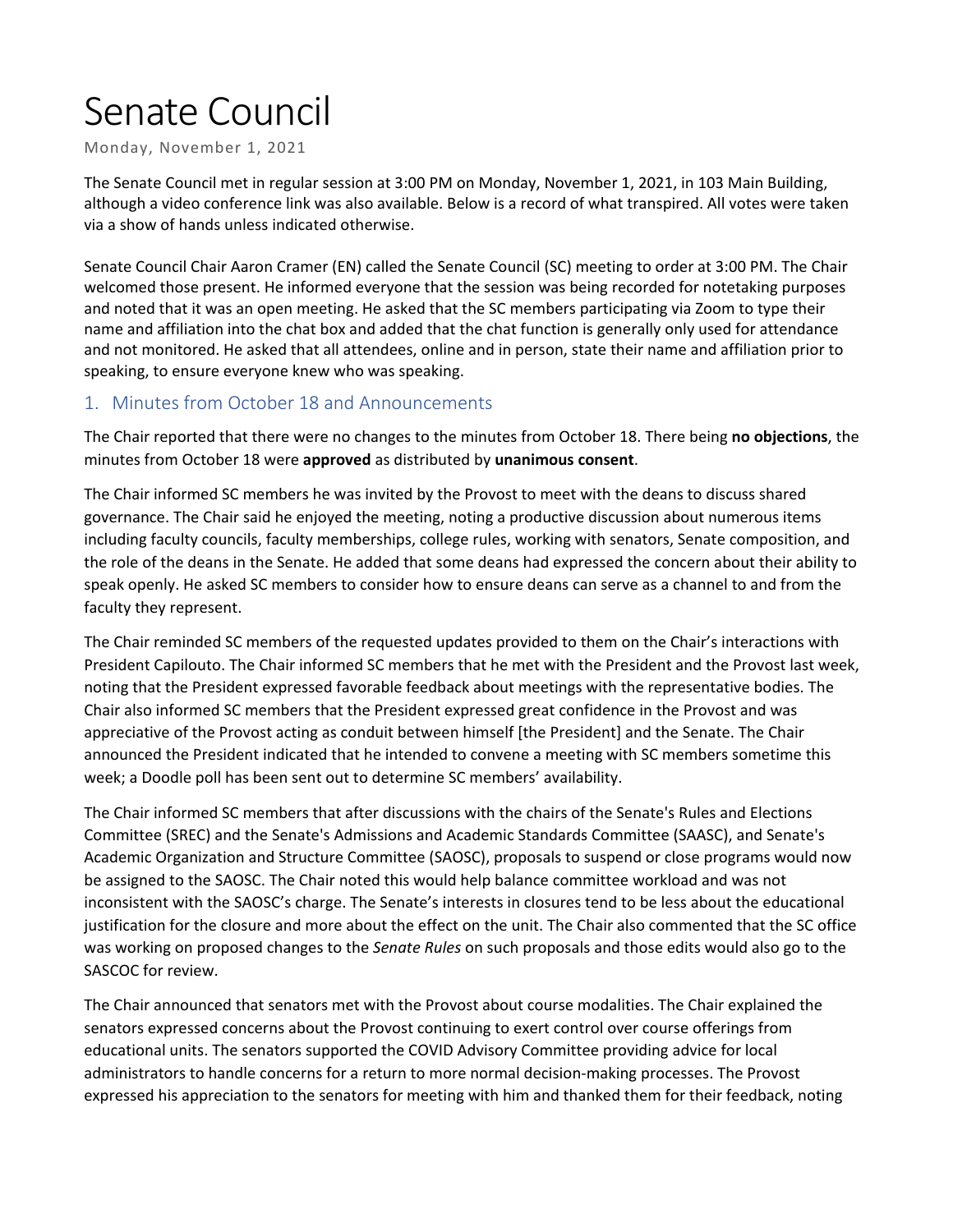that it was helpful and that he was receptive to further discussion. A brief discussion took place between SC members and the Provost about the alignment of the process moving forward.

The Chair provided an update to SC members about voting modalities for Senate meetings. The Chair explained a system called "Poll Everywhere" had been recommended by the College of Arts and Sciences IT staff.

The Chair informed SC members there were no program CIP code changes in the 2020-21 academic year, hence there would be no report given to senators about changes.

#### 2. Committee Reports

## a. Senate's Distance Learning and eLearning Committee (SCDLeL) – Roger Brown, chair *i. Definition of Online Program and Status of Programs Previously Approved for Online Delivery*

The Chair introduced Roger Brown (AG, SCDLeL chair) to present the definition of online program and then the status of programs previously approved for online delivery. Brown explained the definition of an online program, noting alignment with the IPEDS definition for online programs, and added that appropriate subsequent changes would be made to the online program delivery forms. The Chair indicated that the definition should go to the Senate for approval. The Chair stated that the **motion** on the floor was a recommendation to rename the "fully online program" form and create a formal definition of an online program. Because the motion came from committee, no **second** was required. The Chair asked if there was any debate on the proposal and there was none. A **vote** was taken, and the motion **passed** with none opposed.

Regarding the status of programs previously approved for online delivery, the Chair inquired about how the current requirements would be communicated to faculty of programs previously approved for online delivery. Brown explained that he envisioned a brief survey that would be supported by additional discussion in faculty meetings. Brown noted that the UK Online office was currently working with previously approved online programs to ensure compliance with the new form. The Chair suggested that approval of a streamlined process to ensure existing programs met new requirements was within the SC's purview. The Chair stated that the **motion** on the floor was a recommendation that SC approve the streamlined process to document existing online programs' compliance with the SC's newly established process to request online delivery for a program, pending the Senate's approval of the online program definition. Because the motion came from committee, no **second** was required. The Chair asked if there was any debate on the proposal and there was none. A **vote** was taken, and the motion **passed** with none opposed.

#### b. Senate's Advisory Committee on Privilege and Tenure (SACPT) - Michael Healy, Chair

#### *i. 2020-2021 Report*

The Chair introduced Michael Healy (LA, SACPT chair) to provide the SACPT's report for the 2020-21 academic year. Healy thanked the Chair and informed SC members of the committee's activities during the last academic year. Healy explained the kinds of activities the SACPT engaged in and the committee's resolved claims for the 2020-21 year.

The Chair opened the floor to SC members for questions about SACPT deliberations and activities. Grossman (AS) requested clarification on the SACPT's definition of resolved. Healy explained that a resolution from the committee could include providing a recommendation to the President, deciding not to pursue an investigation, or determining a claim was outside of the committee's purview. Jones (ME) asked, in the cases where the committee made a recommendation to the President, if the committee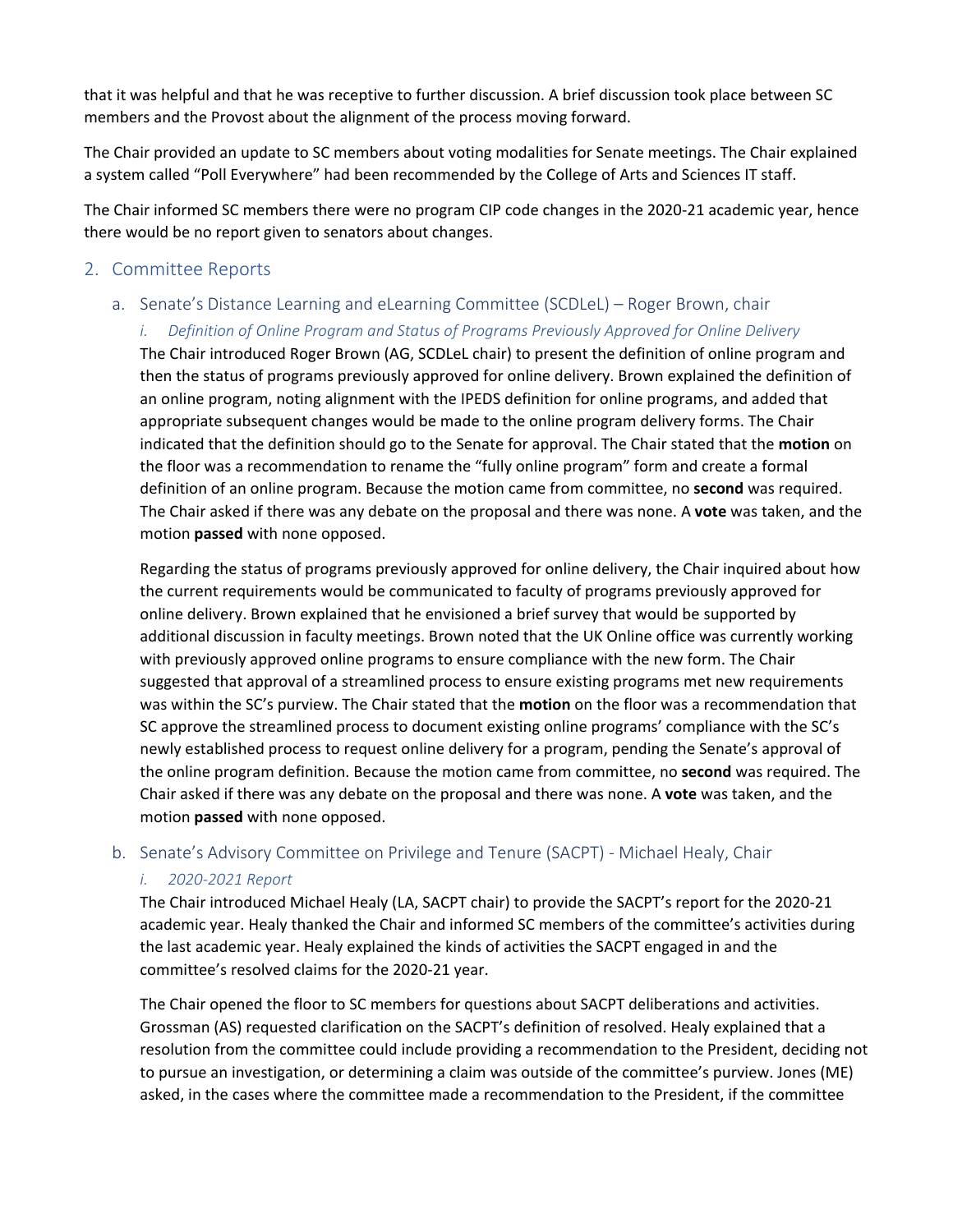was informed whether the President's decision was congruent with the committee's recommendation. Healy explained that generally, the committee was not informed.

The Chair noted there had been some situations where the SACPT chair felt it necessary to recuse themselves in certain cases. He noted the *Senate Rules* (SR) did not address this situation. The Chair asked what Healy's thoughts were on drafting SR language to alleviate these concerns. Healy commented that such a change would make sense. He added that one other issue has been discussed by the SACPT, regarding the creation of a deadline for bringing claims of abridgement of academic privilege. The SRs describe a deadline for claims related to tenure, but not abridgement. He said the SACPT was interested in proposing a deadline that could be applied to these cases. Healy indicated he would draft language on those two concerns for further review. The Chair thanked Healy, noting he looked forward to his presence next week at the Senate meeting.

## 3. Senate Meeting Modalities

The Chair informed SC members that the straw poll of senators yielded overwhelmingly favorable results for continuing Senate meetings via Zoom. The Chair asked for thoughts from SC members on the matter, noting modality would also be discussed at the next Senate meeting. Hawse (SGA) commented that meeting via Zoom seemed to be the best option for the time being, noting that he believed participation over camera should be required, as it is for SGA meetings. Cantrell commented that the larger size of the Senate meeting may be a good reason to continue meeting via Zoom. Collett suggested mindfulness about senators' locations, noting some senators may have difficulty participating over camera due to limited wireless bandwidth in some settings. Charnigo suggested Senate meetings continue via Zoom for the remainder of the academic year, expressing concern that a change could disrupt routines for many.

The Chair asked SC members to discuss the chat function in Zoom. SC members discussed the positive and negative effects of utilizing the chat function in Zoom. The Chair clarified the chat function was not necessary to take attendance during Senate meetings. The Chair noted this could be discussed broadly with the Senate. The Chair stated the public chat function would be disabled at the Senate meeting on Monday unless there were any objections from SC members. There were no objections.

# 4. Report from Strategic Plan Representative (Trust, Transparency, and Accountability Team Member Erik Blalock)

The Chair introduced Eric Blalock (ME, strategic plan team representative) to present his report. Blalock described some of the considerations made by the Trust, Transparency, and Accountability (TTA) team, including review of the number of Governing Regulations (GRs) the University presently had in comparison to other landgrant universities in the United States. Blalock presented visual representations of the team's findings, which demonstrated that UK was on the lower end of the number of Board policies for a land-grant institution compared to other land-grant universities. Swanson asked if Blalock could provide feedback on his overall perception of the process. Blalock explained the process was fast and noted the nimble nature of the process; the group began and ended its work within a couple of weeks. The Provost told SC members that the Board of Trustees-endorsed strategic plan was sent back to the five group to make suggestions on modifications to the tactics. The Provost noted that deliberation for metrics would be requested after deliberation on tactics was completed.

# 5. Tentative Senate Agenda for November 8, 2021

The Chair asked SC members if there was any discussion about the tentative agenda. Charnigo noted a clerical error. Grossman inquired about a concern related to an event occurring at another university about faculty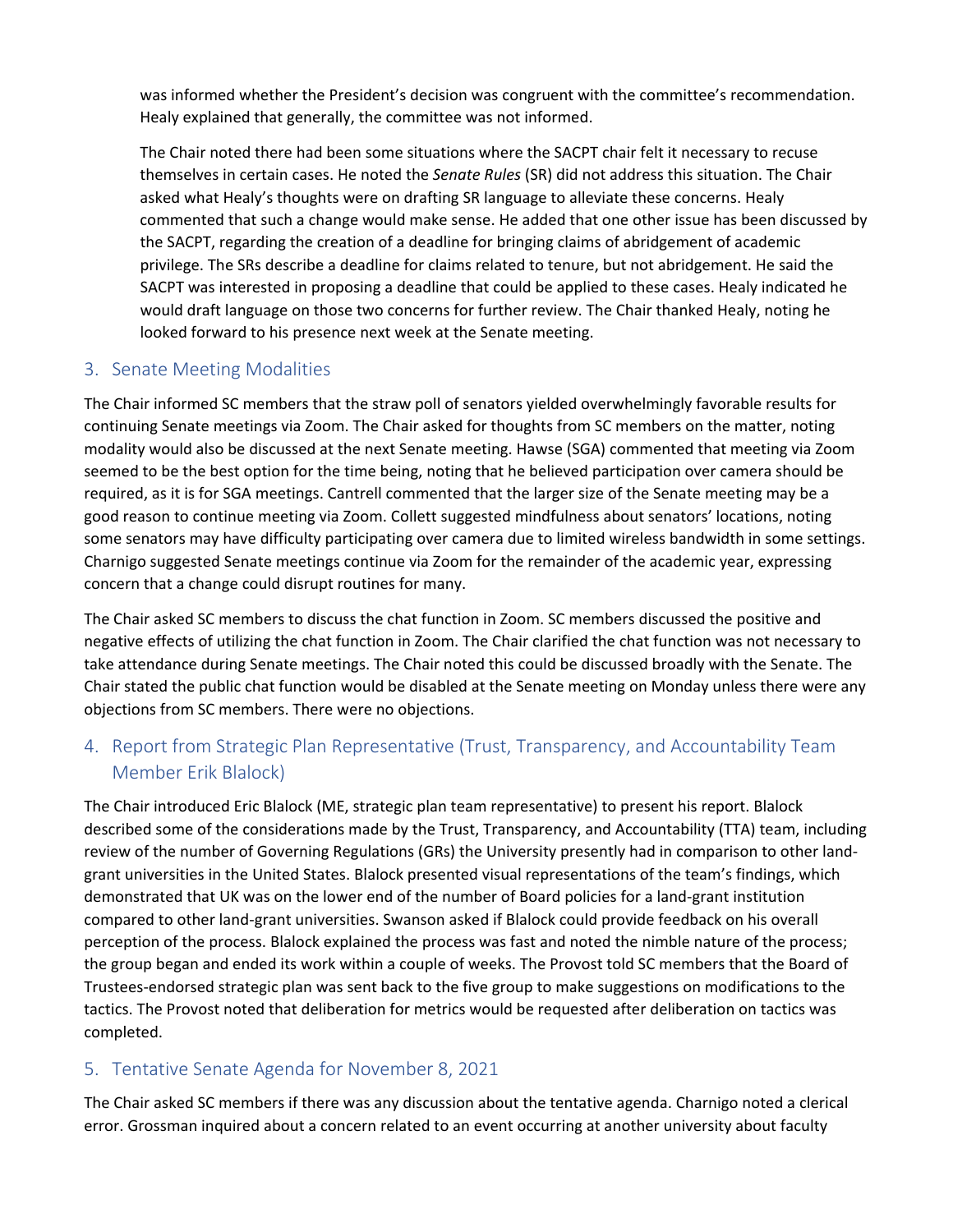testifying at a government committee and whether the University could prohibit faculty from doing so. The Chair suggested that the SC ask the Provost to look for clarification, noting the President had never indicated such prohibition in the past. Collett commented that faculty were required to report political committee activity, noting they were not permitted to represent the University in front of those committees, but were not prohibited from doing so. The Provost agreed to retrieve an answer. The Chair asked if there was any further discussion on the agenda and there was none. Collett **moved** to approve the Senate agenda for November 8, 2021. Hawse **seconded**. A **vote** was taken, and the motion **passed** with none opposed.

# 6. Items from the Floor (Time Permitting)

The Chair asked if there were any items from the floor. The Chair presented an issue raised by Oltmann regarding the timing of fall break and the midterm grading window. The Chair noted that fall break was not an employment break, but an academic break. SC members discussed items including:

- Determination of the midterm date
- Flexibility for instructors who opt to submit midterm grades early
- Whether there was flexibility in changing the midterm date
- Whether there was flexibility in changing the date for fall break

The Chair noted that there is a Regulation Review committee he is a part of, which was intended to provide a campuswide understanding of the ramifications of changes to regulations. He explained that it has been months since that group has met. He wondered about the rationale for cancelling those meetings. The Chair expressed concern about the potential of being flooded with proposed changes to regulations when there would not be sufficient time to discuss the revisions. Cardarelli (HS, senior vice provost) indicated that it would be important to return to regular meetings for that group. The Provost indicated he would follow up on the concern.

Hawse asked for opinions from SC members about making Election Day an academic holiday to provide access for students to vote, noting the possibility for faculty and staff to have more time to vote as well. Hawse noted that research indicated that many students did not vote because of having class on Election Day.

A robust discussion took place and SC members considered the possibility of addressing these issues with a singular solution. Considerations included:

- Scheduling fall break to align with Election Day
- Absentee voting
- Voting as an excused absence
- Reconvening the ad hoc calendar committee
- Challenges for faculty and staff with children out of school on Election Day
- The possibility of a campus voting precinct
	- $\circ$  Hawse clarified that attempts to do this had been unsuccessful despite an existing precedence for campus voting precincts

The Chair noted to Hawse that while instructional hours and academic holidays were under the Senate's purview, establishment of a University employment holiday was determined by the President. Hawse indicated that the positive response received from SC during this discussion would help as he and the SGA look further into the matter.

The meeting adjourned at 4:52 PM with no objections.

Respectfully submitted by Aaron Cramer, Senate Council Chair